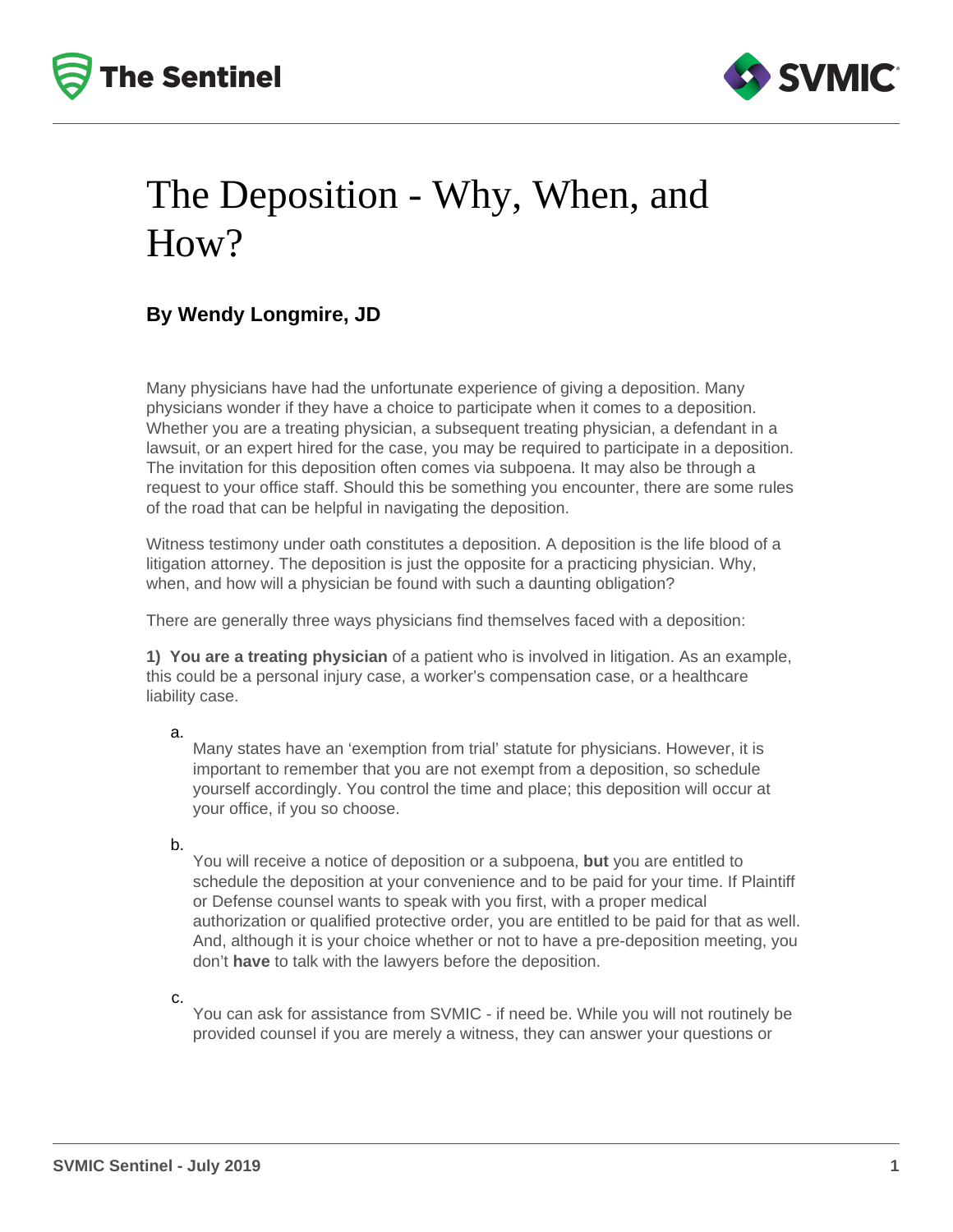



concerns about the process, including producing medical records and speaking with counsel. From a liability standpoint, it is generally not advisable to meet with a patient's attorney without your own counsel being present if the subject of the discussion involves the quality of your care.

#### d.

The lawyers seeking to depose you will ask for copies of your medical record.

e.

If a fact witness, you are required to testify factually about your care of the patient but are not required to give expert or opinion testimony outside the scope of your care. In short, the law will not allow anyone to force you to be his or her expert. That is your choice, and any expert opinions are yours to give as you see fit.

#### f.

You may fall into the category of a subsequent treating physician in a healthcare liability case. You are not a named defendant, but are being called upon to testify regarding the care the patient received and perhaps any permanent damages or future care required. The opinions formed as a treating physician are routinely discoverable and can be inquired into by counsel of both sides.

### g.

You do not have to give opinions outside the scope of your care simply because they are asked. For example, you may be asked to comment on the standard of care of others. These types of questions call for your "expert" opinions and are the kind of opinions we seek when we hire medical experts. You are not required to give those opinions unless you have been retained to do so, and you have agreed to do so.

### **2) You are a Defendant in a Healthcare Liability case.**

a. You will already have counsel provided by SVMIC. As such, the deposition and what to expect will not be a surprise. You should know when it will occur, and it will most certainly be scheduled pursuant to your and your counsel's schedule. Prepare for it but more importantly, **let yourself be prepared. Devote adequate time to fully prepare.**

b. How important is this deposition? It is the first impression of **you** in the litigation, and it occurs well before trial. It is often said that the way to do poorly in a deposition is to arrive unprepared. Remember, these litigants are usually represented by savvy attorneys who have met with experts to review the areas of medicine at issue. You will typically **not** get a second chance to correct any mistakes you make in the deposition, and the jury will hear at least some of that testimony.

c. This deposition is nearly always at your counsel's offices. That can give you somewhat of a home field advantage and since you will have already prepared there,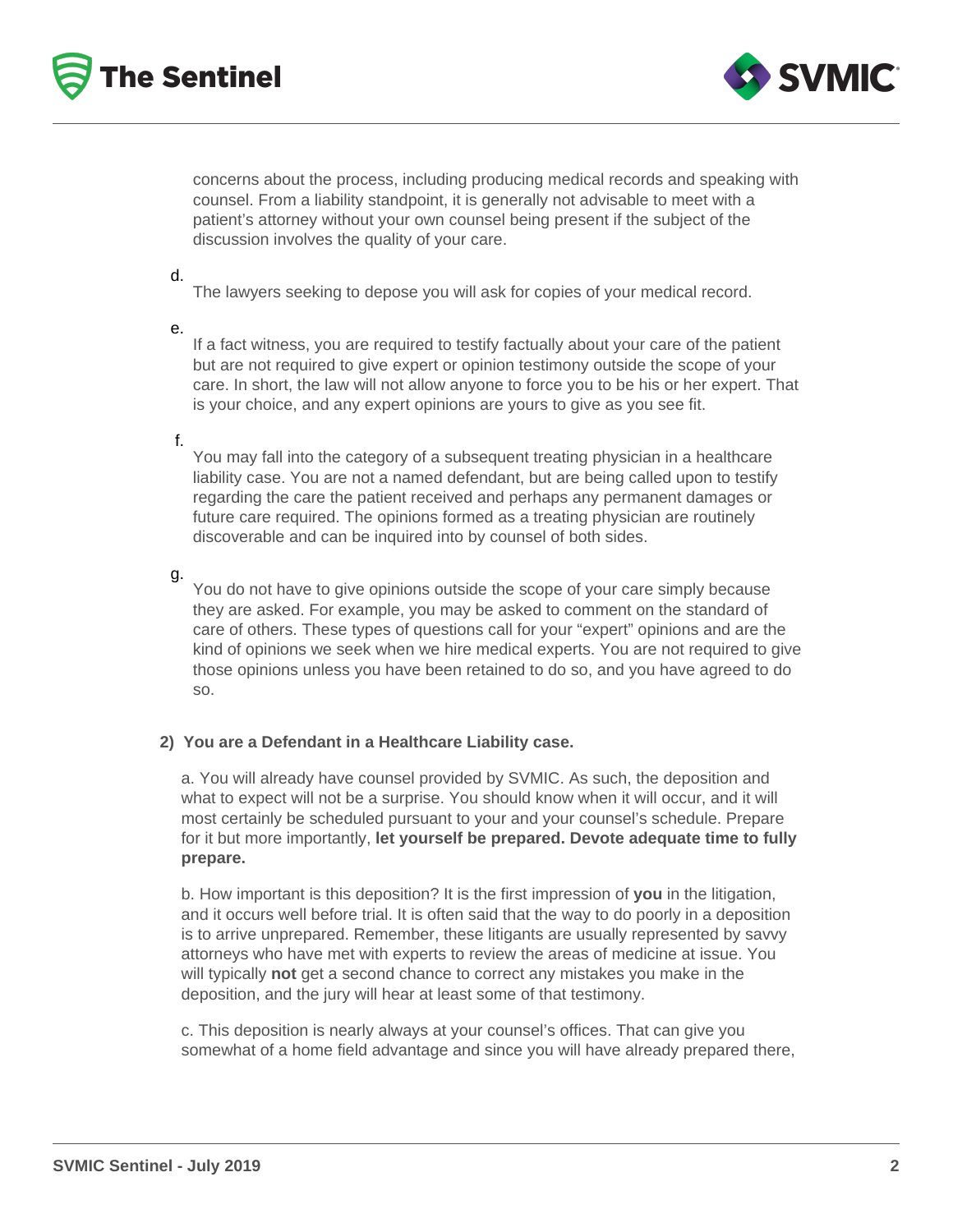



it will be familiar to you.

d. In preparing for the deposition, the key is no surprises: you certainly don't want to be surprised by a question about your care or a medical record. Allow your counsel to review with you and prepare you for this process. There really is no substitute for good preparation.

e. In a healthcare liability case, your deposition is nearly always videotaped. This video can and will be used at trial to impeach you. As an example, if you misspeak, "perhaps I did perforate that duct," you can expect that later, after experts are disclosed, this testimony will be used by plaintiff's experts to attack you and then to cross-examine you at trial.

f. Thoroughly read your records and those of others if instructed. Your attorney will direct you on what to read and what areas to research.

g. Know the issues of your case - is it a known complication? Was there informed consent? You want to be able to explain, in easy-to-understand terms, why this was a known complication just like you would to a patient prior to a procedure.

h. **Know your standard of care**. In all healthcare liability cases, the standard of care for you and, perhaps your codefendants, is at issue. You should be able to readily define what the applicable standard of care is and then apply it to the facts of the case. While most defendants will not give opinions about the care of others in a case, you most certainly want to be able to articulate why what you did was appropriate and within your standard of care.

i. Perhaps the hardest part of the deposition, when you are a defendant, is the length. It is a long and, yes, sometimes painful process. You have been sued, and thus, you are being accused of negligent care. Many times counsel representing the plaintiffs will be aggressive and argumentative. Your attorney will prepare you for the style, but it can be unsettling. It is an undeniably emotional and nerve-wracking experience. Think of the deposition as a test - one for which you must prepare and endure appropriately. Eat before the deposition and snack during breaks. Take the breaks as needed. Sometimes, physicians will try to outlast the plaintiff attorneys by not requiring breaks. Rest assured that the breaks will not overly lengthen the process, and they will allow you to remain fresh, focused, and refueled for the duration.

j. Always remember that while you are represented, it is important that you advocate for yourself and your care, all the while being empathetic to your patient. Always be professional. Do not engage in an argumentative, condescending, or sarcastic manner.

k. Above all, remember you are the most informed person in the room about the facts and the medicine of the case. Unless there is an expert in the room, no one else went to medical school, trained in residency, and practiced in this field. No one else lived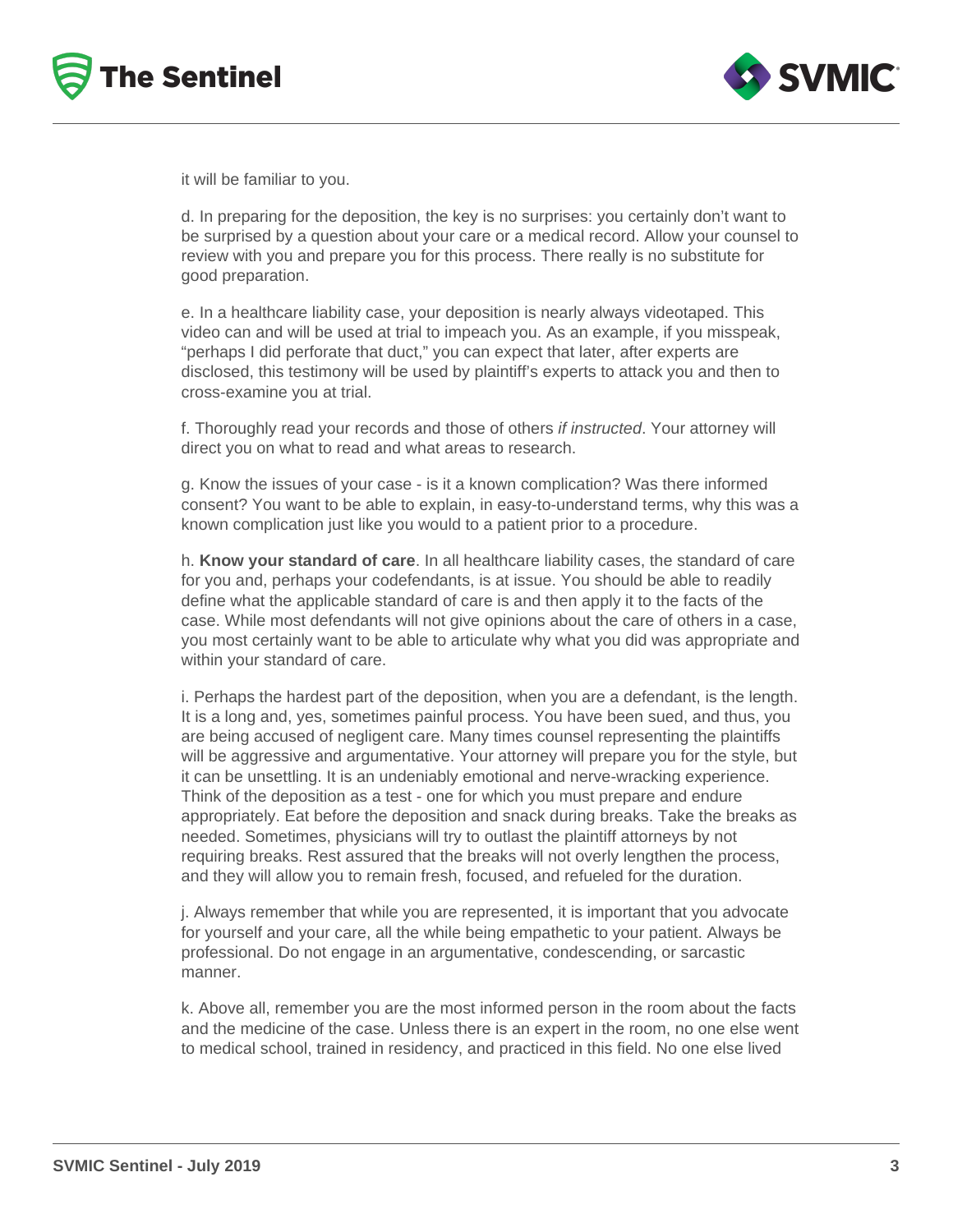



and breathed the process of caring for this patient as did you.

#### **3) You are an expert in a case.**

a.

You will have help from a competent lawyer. While they do not represent you in the matter, the attorney who has hired you will certainly guide you through the process.

#### b.

This is one of the occasions when you are in charge. Set your fees, and be prepared. It is important to earn your fees, by properly reviewing the medical chart and the opinions of others. Review them prior to the deposition.

#### c.

You have agreed to be attacked, and you can expect it. The opposing counsel for the other side will come after the hired expert in a more aggressive manner than they would a party to the suit. After all, as an expert, you have signed up for this event. Be prepared to stand your ground while maintaining your composure.

d.

In maintaining your credibility while being cross examined, it is important to concede points when necessary. In other words, while you have been hired to give an opinion for the defendant in a healthcare liability case, if you are asked a question such as, "Do you agree that the intended result of the operation was not to clip the cystic duct?", concede that and make your points about known complications. Too often hired experts will take on the mantle of the plaintiff's or defendant's case and become argumentative, undermining their credibility in front of a jury. Don't put yourself, and thus the client for which you are advocating, in an untenable position.

e.

Do your homework. The lawyer who has retained you will send you a wealth of information about the case. Your thorough examination of the information and frank discussion with this attorney can equip him or her with what they need to try, and sometimes to settle, a case. Most importantly, you will be sent the disclosures of the other experts. Peruse those closely and be prepared to articulate where you differ and identify their weaknesses.

f.

Unless the lawyer who has retained you specifically asks you to do so, do not write down your opinions until, and unless, it is time to disclose them. Your notes will be discoverable, and they will need to be turned over to the other attorney who will use them to question your final opinions.

g.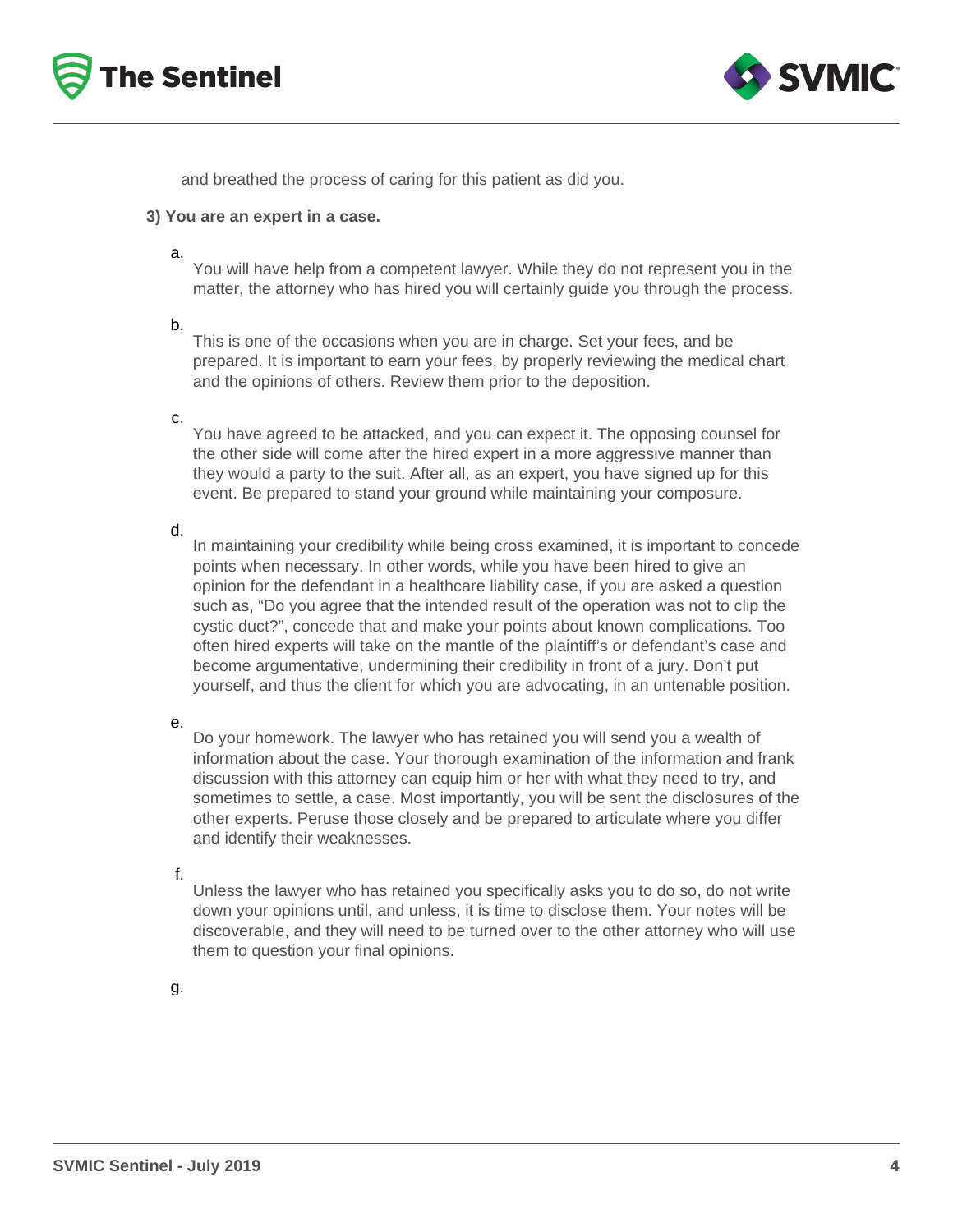



Your financial information, certainly what you earn from expert testimony, may well be discoverable. Some courts are requiring the production of this information on any testifying expert. You will want to anticipate this on the front end.

h.

i.

Why would financial information be discoverable? In an attempt to show bias or lack of credibility, the opposing counsel may want to show that you have worked with a particular law firm on many occasions or, for example, "more than half of your income" is derived from expert testimony and not the practice of medicine.

Your deposition will most certainly be used to cross examine you, and you will still be required to come live to trial.

It may be that you avoid the deposition process altogether in your practice, and I hope you do. But should you face the deposition, remember to control the setting, charge for your time, be prepared, don't allow yourself to become a free expert, hold your ground, and breathe.

One last point is that the deposition is rarely, if ever, monitored by a judge, and thus, the actions of the lawyers can be less controlled. While there are Rules that allow a deposition to be terminated for inappropriate behavior of a lawyer or witness, usually the parties (through their attorneys) are fending for themselves, making their objections for the record, and preserving their arguments to be made in front of a judge at a later time. The best advice for you as a deponent is to stay out of the fray. "If you can keep your head when all about you are losing theirs and blaming it on you," you will survive far better. Rudyard Kipling must have been deposed.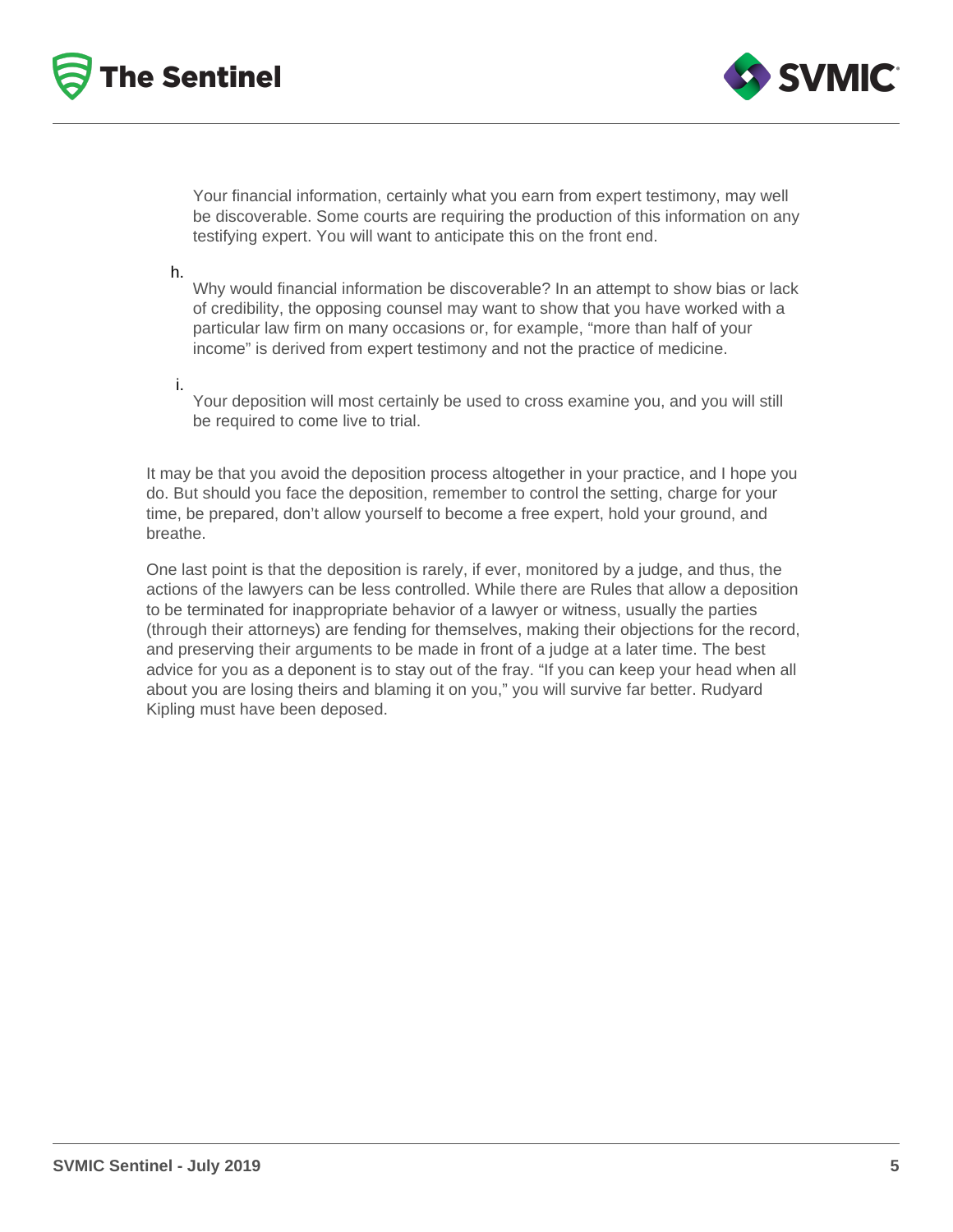## <span id="page-5-0"></span>Throwing Stones

### By Tim Behan, JD

Words matter. Words may matter even more in the medical profession. Health care providers work in glass houses. What is said, how it is said, and most importantly, how it is interpreted by the listener, can lead to serious and time-consuming consequences. You may think your words are benign or comforting, but, when a medical event has a poor outcome, those words can lead to years of trouble. Sometimes it's the speaker who suffers. Many times, it is another health care provider who becomes the target. Sometimes it is both. The following case illuminates this point. The physician involved did not intend to cause harm to his peer by his words. However, those hearing the words interpreted them to mean something other than what was intended.

Elliot Smith $[1]$  was 15 years old when he presented to the emergency room at a rural Tennessee hospital. He had been involved in an ATV four-wheeler accident within the previous hour. He complained of left groin pain and of a laceration to the back of the left leg. He may have lost consciousness as well. Elliot was immediately seen by our insured ER physician, Dr. Tom Scott. The initial exam showed that the patient had a bruise on the lateral aspect of his left quadricep and a puncture wound on the posterior aspect of his left leg. He also had superficial cuts to his left forearm and elbow. Dr. Scott performed x-rays to verify that there were no fractures or foreign objects. He noted that there was subcutaneous air reported on the x-ray, which led him to believe that the puncture wound was deep, so he cleaned the wound and then placed a drain. He advised the family to take the patient to see his PCP the next day or to return to the hospital for further evaluation if his condition changed. The patient's vital signs were within normal limits, and the boy was discharged home.

The patient returned to the hospital the next day because the PCP's office was closed. The noted purpose for the return visit was to recheck the puncture wound. The wound was clean, and all looked fine. The bandages were changed, and vital signs were again normal. Dr. Scott told him to change the dressing daily and to see his PCP soon. This was Dr. Scott's last involvement with Elliot, and all still seemed well with him. Four days later, Elliot saw his PCP. At this time, she noted that the patient was running a low-grade fever which caused her to refer him to a surgeon at the hospital who saw Elliot that same day. The surgeon put him on Augmentin, removed the drain, and scheduled exploratory surgery for four days later. During this surgery, he debrided and irrigated the wound. The surgeon noted that Elliot was afebrile but that the swelling and drainage had increased despite the dressing changes and antibiotics, which were continued after surgery. A culture did not grow any bacteria, and Elliot continued to be treated by the surgeon over the next month. His symptoms ebbed and flowed, which resulted in an infectious disease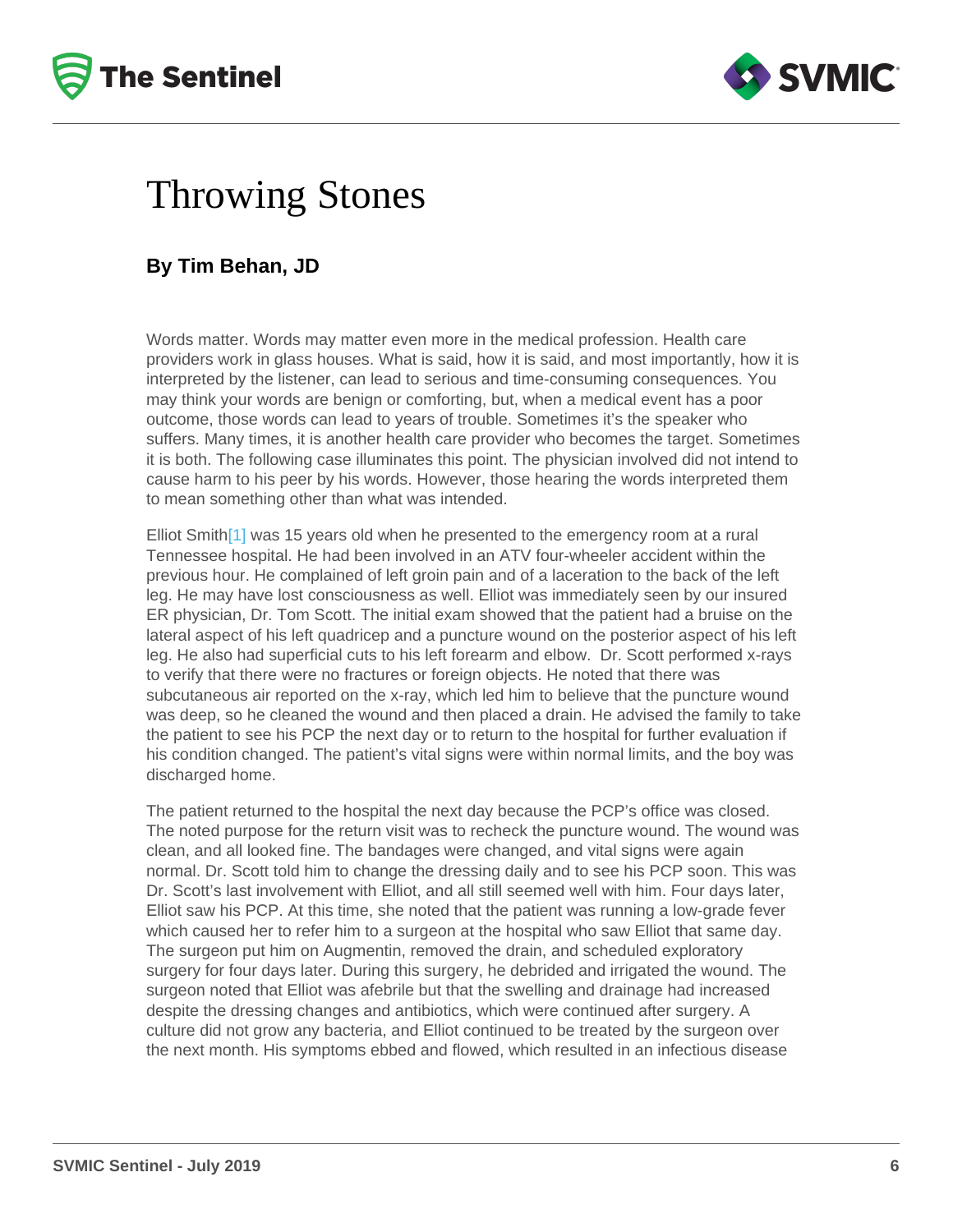



(ID) consult. The ID physician could not identify any bacteria. The surgeon continued to treat the swelling that was occurring as well as drained fluid from the wound, and Elliot appeared to be getting better.

But a few weeks later, the patient was again admitted to the local hospital, this time with complaints of cough, headaches, vomiting, and fever. Shortly after admission, the patient's condition worsened, necessitating a transfer to a children's hospital an hour away. By the time Elliot arrived at the children's hospital, he was in septic shock and disseminated intravascular coagulation (DIC). For the next three months, Elliot was under the care of many different specialties at this institution. Despite all their efforts, Elliot suffered irreversible damage to both his lower legs leading to bilateral below-the-knee amputations.

Fortunately, Elliot eventually recovered enough that no other damage occurred and was released home. Unfortunately, one of the many doctors involved in the care made the comment to Elliot's parents that, "Maybe if Dr. Scott had put Elliot on prophylactic antibiotics at the time of the initial presentation, the likelihood of Elliot losing his lower legs would have decreased." While this was an equivocal statement, the Smiths interpreted it as "Elliot lost his lower legs because Dr. Scott did not put him on antibiotics." This remark led the parents to seek a plaintiff attorney and litigation followed. The medicine was complicated, and the case was vigorously defended. Eventually, the matter was successfully resolved although it caused significant stress for Dr. Scott. The effect of an unsolicited comment by a physician, not in Dr. Scott's specialty, led to years of worry. Due to their son's devastating outcome, the parents may have filed a lawsuit even if this comment had not been made. However, there is no doubt that this one unnecessary comment directly led them to litigation.

This is not an isolated story. It is possible that being critical, either intentionally or unintentionally, can turn the target back onto a fellow physician and bring him or her into a lawsuit. The common theme when this happens is that the interpretation of the physician's words appeared to be critical of another. This is almost never the intent. The doctor who made the offhand comment admitted in his deposition that he did not know the standard of care of ER physicians and was merely speculating. But, how the parents interpreted those words led to the legal events described above. While it is easy to read a medical record from another provider in another specialty with hindsight, it is impossible to know all the facts, circumstances, and communications that led to things that are not in the record, and the standard of care is different for every specialty. Many times, it is a situation of not knowing what you don't know. That's when assumptions take over and come into play, but assumptions are not facts and do not replace being there in the moment when that other health care professional was interacting with the patient. That is why it is important to comment only on what it is known. It is not about ignoring questions about another's care. It is about keeping boundaries firm and commenting only about your role and your care and directing the patient to ask their questions about others to those people. When this happens, the stones that destroy glass houses become rocks that protect them.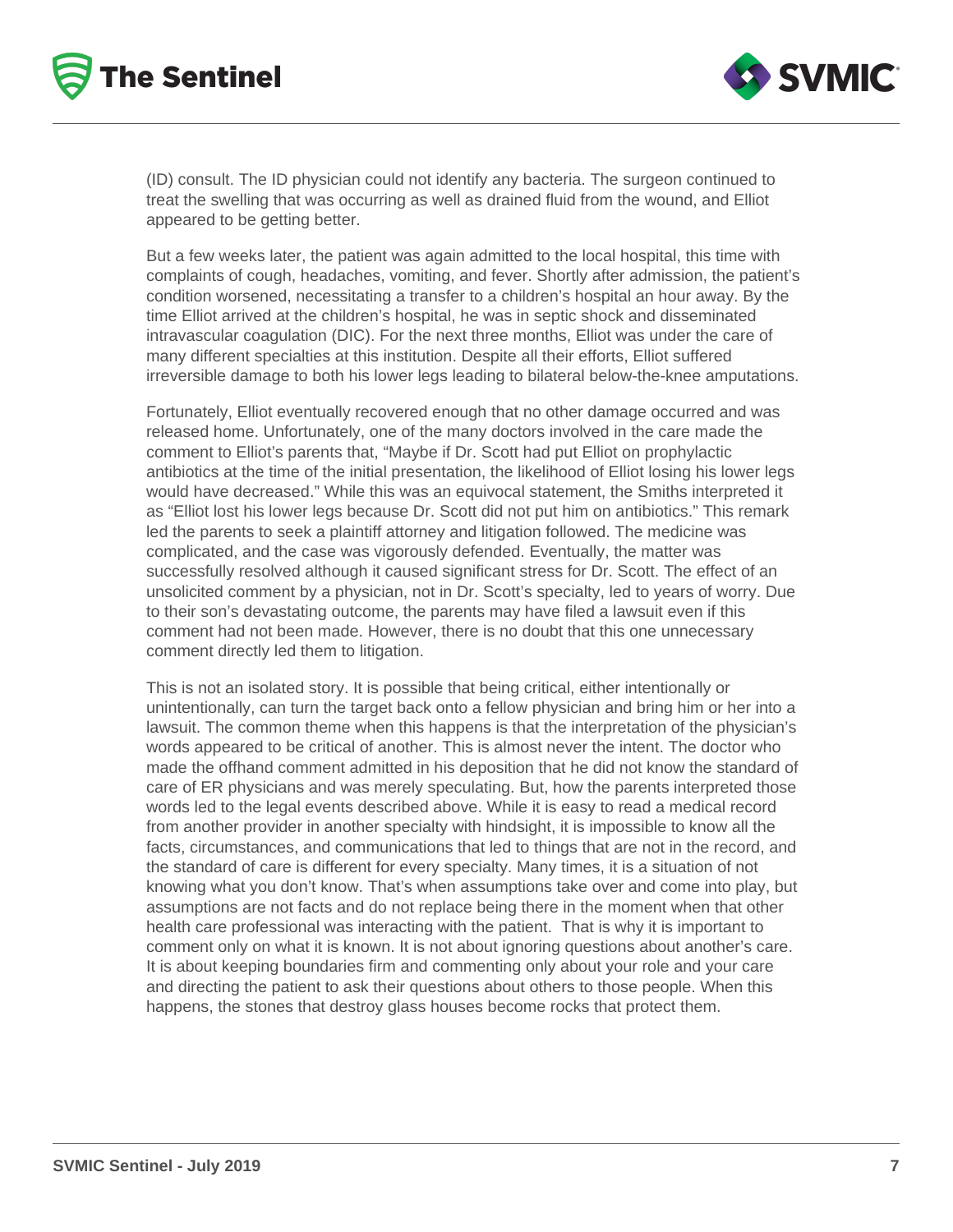<span id="page-7-0"></span>[\[1\]](#page-5-0) All names have been changed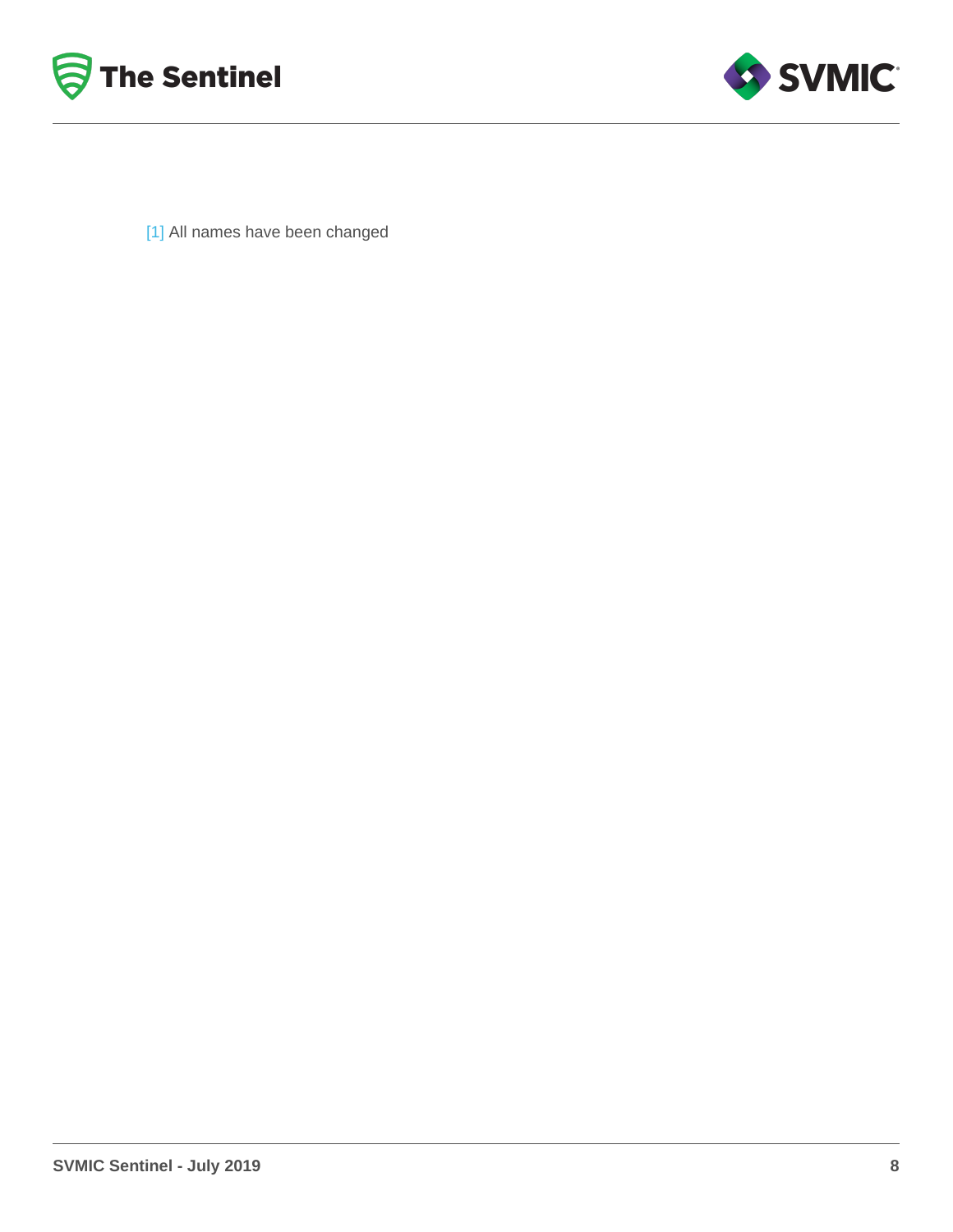## Is a Medicare Appeal Worthwhile?

### By Elizabeth Woodcock, MBA, FACMPE, CPC

If you are dissatisfied with a denial of payment by your Medicare contractor, you can appeal the decision. The Centers for Medicare & Medicaid Services (CMS) recently announced attempts to streamline the process by no longer requiring signatures, thus enabling documents to be submitted in a more efficient, streamlined manner. The appeals process continues to feature five levels of appeal, each of which have a deadline. To initiate the first level entitled "Redetermination," for example, you need to file the appeal within 120 days after receiving the remittance.

Many practices report success related to having denials overturned. For those practices that are still stuck in the appeals process, the third level of appeals is managed by the Medicare Office of Hearing and Appeals. It is so backlogged – the turnaround time in 2018 was a remarkable 1,321 days - that CMS opened a low-volume appeals initiative last year. This featured payment of 62% of billed charges for appeals less than \$9,000, just to get them out of the queue. A federal judge recently issued a warning to CMS to reduce the backlog by 2020, so many are projecting another payout soon.

Although the process isn't easy, if you feel that your claims were not paid fairly, appealing a Medicare claim is possible. For simple, step-by-step instructions, [see](https://www.cms.gov/Outreach-and-Education/Medicare-Learning-Network-MLN/MLNProducts/Downloads/MedicareAppealsProcess.pdf) Medicare's guide to submitting an appeal.

For more information about the May 2019 changes to the appeals process, visit the Rules and Regulations page [here](https://www.govinfo.gov/content/pkg/FR-2019-05-07/pdf/2019-09114.pdf).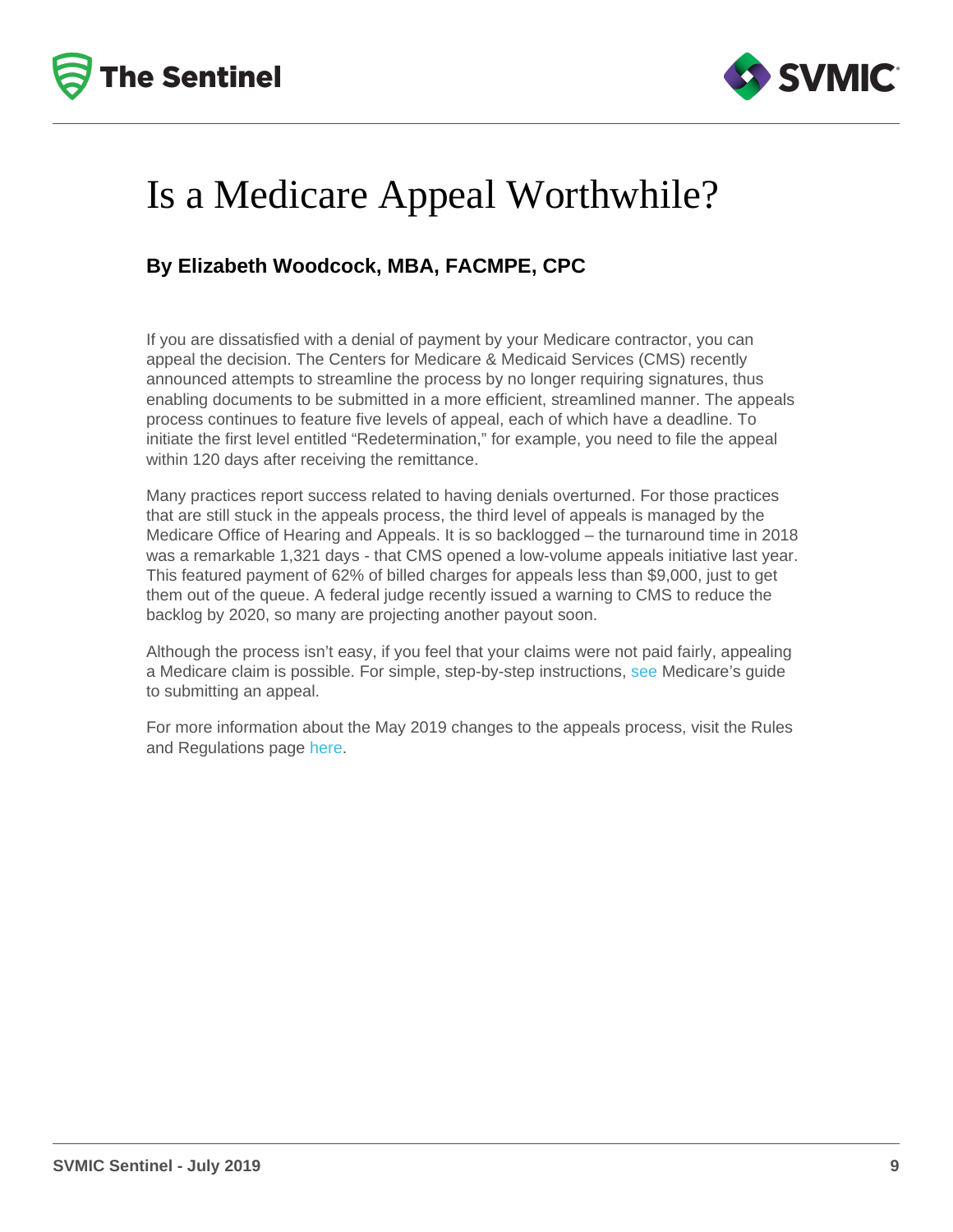# MIPS Audits Begin

## By Elizabeth Woodcock, MBA, FACMPE, CPC

In June, the Centers for Medicare & Medicaid Services (CMS) announced the commencement of audits for the Merit-based Incentive Payment System (MIPS). The contract was awarded to Guidehouse, formerly known as the US Public Sector of PricewaterhouseCoopers. Guidehouse is transmitting notifications of audits via email or certified mail. The auditors require the requested information be provided within 45 calendar days.

CMS has issued guidance about the requirements to fulfill the audit. For example, the 2017 "Provide Patients Access" criteria, which was a component of the Advancing Care Information category requires: "Dated report, screenshot, or other information that documents the number of times a patient or patient authorized representative is given access to view, download, or transmit their health information. This could include instructions provided to the patient on how to access their health information including the website address they must visit, the patient's unique and registered username or password, and a record of the patient logging on to show that the patient can use any application of their choice to access the information and meet the API technical specifications."

The guidance about the audit requirements, which can be accessed in the Quality Payment Program's online resource library, are titled: "MIPS Data Validation Criteria." The 2017 and 2018 versions have been posted [here](https://qpp.cms.gov/about/resource-library). CMS advises that documentation about the Merit-based Incentive Payment System should be maintained for six years. It's an opportune time to review this newly released guidance to ensure your documentation strategy for program compliance is responsive to the new guidelines. Should you be audited, you'll be ready.